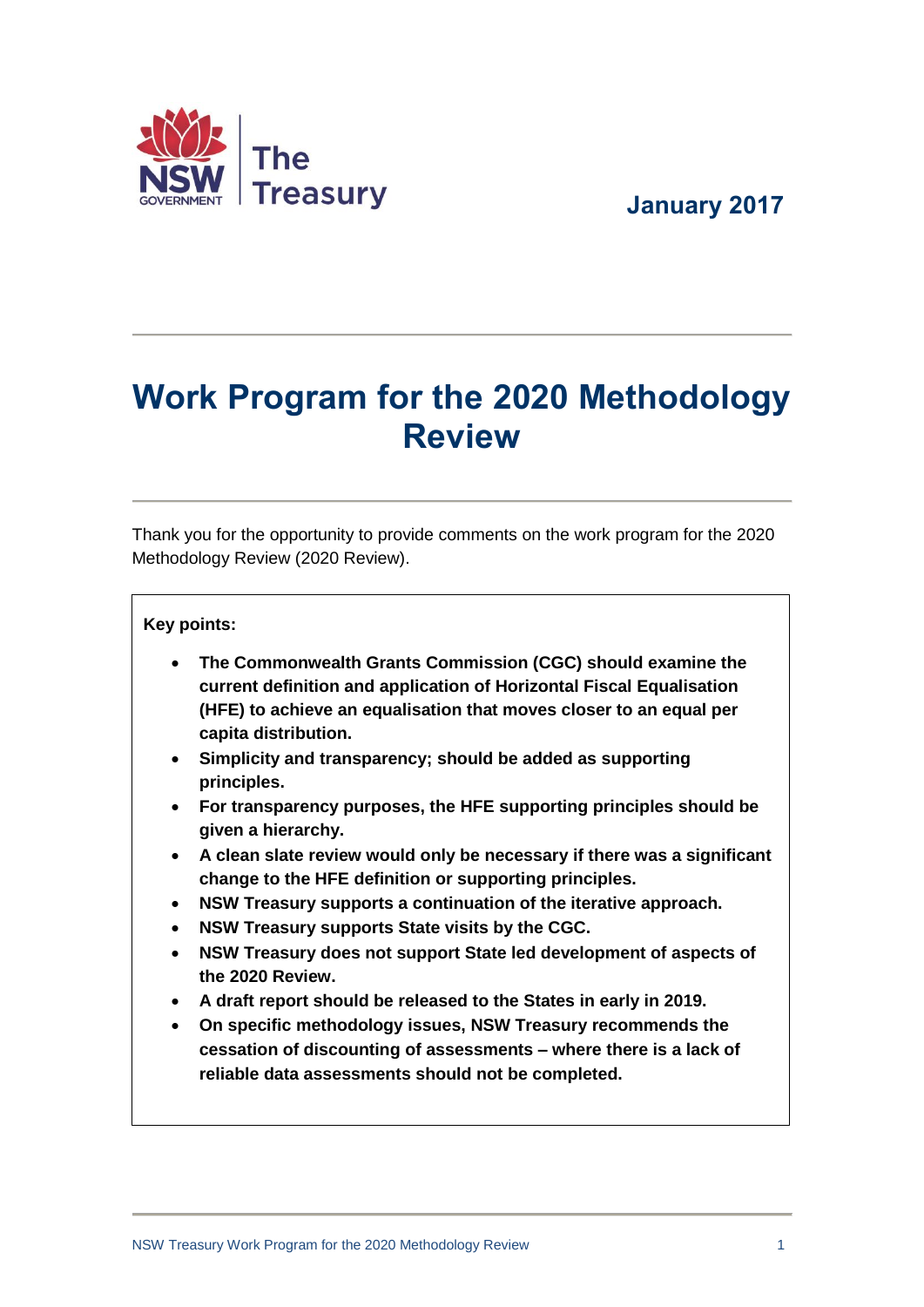## **Are the Current Supporting Principles Appropriate**

#### **1 Principle of Horizontal Fiscal Equalisation**

NSW Treasury notes the CGC's definition of HFE used for the 2015 Review:

*State governments should receive funding from the pool of goods and services tax such that, after allowing for material factors affecting revenues and expenditures, each would have the fiscal capacity to provide services and the associated infrastructure at the same standard, if each made the same effort to raise revenue from its own sources and operated at the same level of efficiency.*<sup>1</sup>

NSW Treasury believes that before examining the supporting principles, the CGC should first examine the current definition and application of HFE.

Australia's system of HFE has been extensively examined and reviewed since the establishment of the Commonwealth Grants Commission. The introduction of the Goods and Services Tax (GST) which fixes the pool of funds for distribution has only sharpened the competition between donor states and recipient states. This competition has historically played out in the CGC's own Review/Update processes, other reviews sponsored by the Commonwealth<sup>2</sup> and the donor States<sup>3</sup>; and academic papers largely out of public view. The current HFE approach is now very clearly a source of dissatisfaction for the public and accordingly is often in the media accompanied by critical commentary<sup>4</sup>.

NSW has long argued the current system of HFE is flawed. Among its accepted problems are that it is complex and non-transparent, produces often unpredictable and volatile outcomes, is excessively backwards looking, incorporates false precision in equalisation, and provides untied funding for serious disabilities. NSW Treasury believes that the CGC needs to address these issues in a clearer and simpler way than is done currently.

Without a more credible defence of the current system of HFE or reforms that address the problems, there is a risk that adjustments to the CGC's model will be imposed in a haphazard way (a recent example of this is the proposal of a GST floor<sup>5</sup>). NSW Treasury opposes any proposal to tweak the system to suit the purposes of any one or

1

<sup>1</sup> Commonwealth Grants Commission (CGC), *Report on GST Revenue Sharing Relativities 2015 Review, Volume 1 – Main Report*, Canberra, 2015, para. 3, p. 2.

<sup>2</sup> The Australian Government, *GST Distribution Review*, Canberra, 2012.

<sup>3</sup> Garnaut R, Fitzgerald V, *Review of Commonwealth-State Funding*, Melbourne, 2002.

<sup>4</sup> Pearson B, "GST carve-up must reward policy that promotes growth" *The Australian*, 16 January 2017, viewed 16 January 2017, [http://www.theaustralian.com.au/business/opinion/gst-carveup-must-reward-policy-that-promotes](http://www.theaustralian.com.au/business/opinion/gst-carveup-must-reward-policy-that-promotes-growth/news-story/19495970cd84c539f22fac1a43ee044d)[growth/news-story/19495970cd84c539f22fac1a43ee044d](http://www.theaustralian.com.au/business/opinion/gst-carveup-must-reward-policy-that-promotes-growth/news-story/19495970cd84c539f22fac1a43ee044d)

<sup>5</sup> O'Connor A, "WA Liberal conference: PM commits to GST minimum distribution percentage", ABC, 13 August 2016, viewed 17 Januray 2017[, http://www.abc.net.au/news/2016-08-13/pm-malcolm-turnbull-commits-to-gst-floor-plan](http://www.abc.net.au/news/2016-08-13/pm-malcolm-turnbull-commits-to-gst-floor-plan-barnett/7731878)[barnett/7731878.](http://www.abc.net.au/news/2016-08-13/pm-malcolm-turnbull-commits-to-gst-floor-plan-barnett/7731878)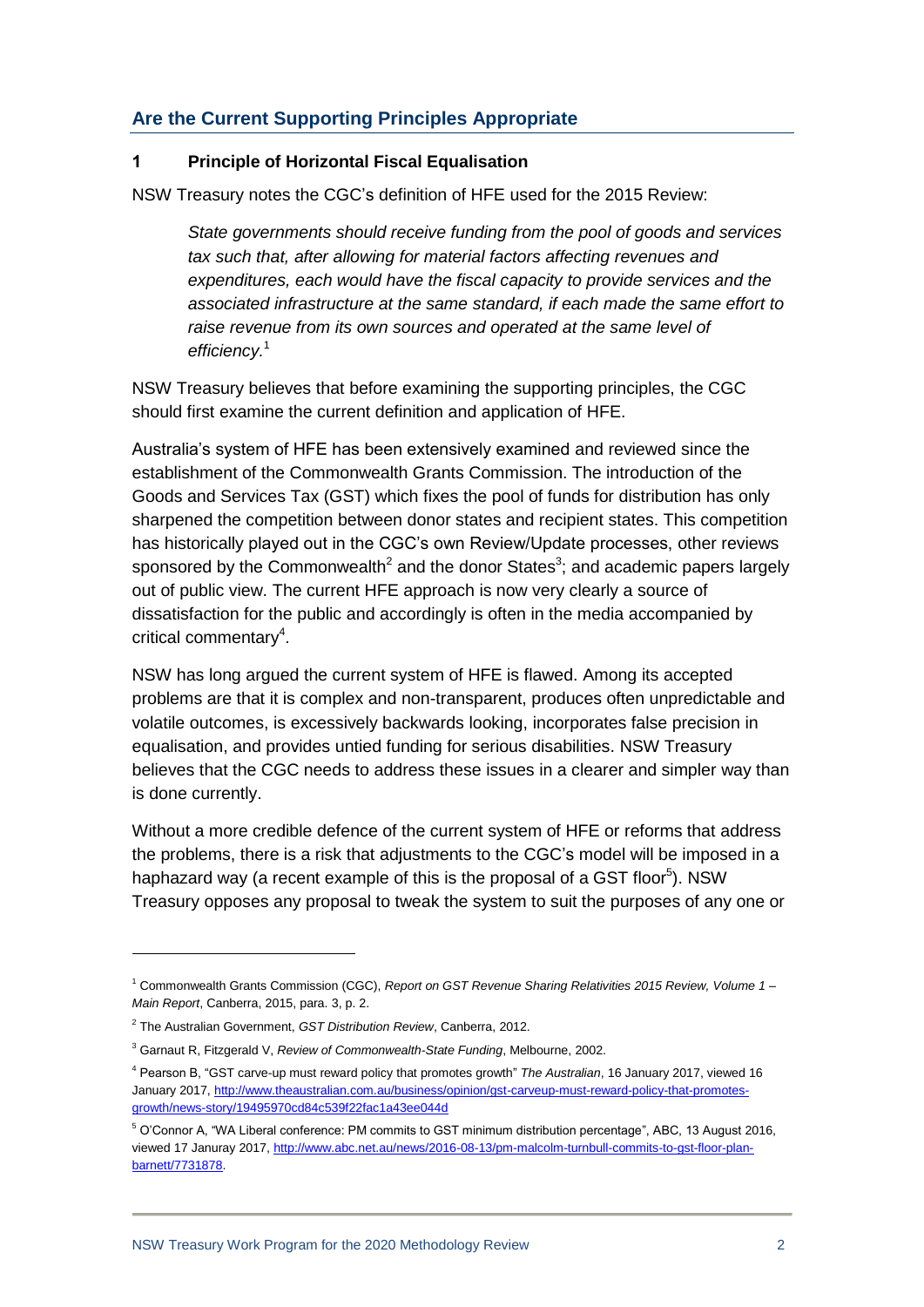two States, as this would undermine the broader acceptability, objectivity and evenhandedness of the HFE system as a whole.

The preferred solution NSW has suggested over a sustained period of time in submissions to CGC methodology reviews and the GST Distribution Review is to fundamentally change the system to a simpler one: an equal per capita (EPC) distribution of GST revenue among the States supplemented by top-up payments from the Commonwealth Government to the smaller States to explicitly address disabilities. In the absence of the above approach, NSW believes the CGC should take steps to reform the HFE definition to shift the redistribution closer to an EPC outcome with some top-up payments to smaller States to be funded from the GST pool. Or in terms of the 2002 Garnaut Review:

*Untied grants funded by the GST would be allocated on a simple basis of equal per capita, with an element of horizontal fiscal equalisation. The element of horizontal fiscal equalisation – favouring the smaller States – would be much closer to that originally applied by the Commonwealth Grants Commission.<sup>6</sup>*

In the 2015 Review the CGC concluded that 'an equal per capita (EPC) GST distribution would not be consistent with HFE.' This conclusion ignores other Commonwealth Government payments to the States. The specific purpose payments (SPPs), national partnership payments (NPPs) and other Commonwealth payments already contribute to equalisation. The current system of HFE adds complexity and volatility above and beyond what is necessary.

In its role as advisor to the Commonwealth and State Governments, the CGC could take a more holistic view of Federal Financial Relations and support a discussion to improve the HFE system.

## **2 Current Supporting Principles**

The current Supporting Principles are defined such that equalisation will be implemented by methods that:

- reflect what States collectively do;
- are policy neutral;
- are practical: and

1

 deliver relativities that are appropriate to the application year (contemporaneous relativities). 7

<sup>6</sup> Garnaut R, Fitzgerald V, *Review of Commonwealth-State Funding*, Melbourne, 2002, p. 191.

<sup>7</sup> CGC, *Report on GST Revenue Sharing Relativities 2015 Review, Volume 2 – Assessment of State Fiscal Capacities*, 2015, Box 1, p. 6.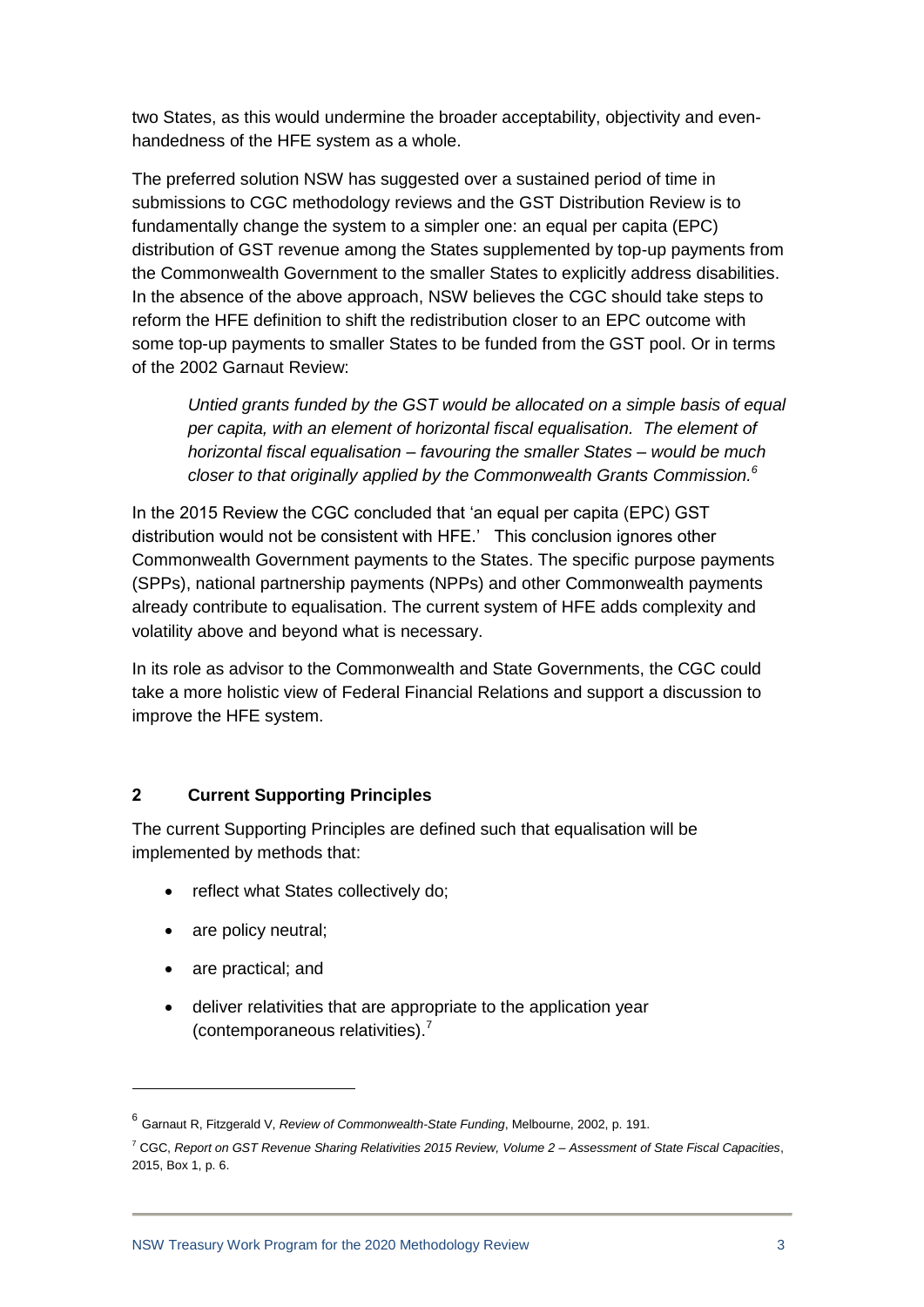NSW Treasury is concerned by the CGC's view that in deciding the inevitable tradeoffs between principles the Commission 'has not set rules for how it would decide the appropriate approach in any such cases, nor has it established a hierarchy among the principles. As required, judgment is used to devise the best overall equalisation result.<sup>,8</sup>

We consider such an approach can accentuate the lack of transparency and consistency that are the cause of many current misgivings with HFE. An example of the issues that can arise with the use of "judgment" is the Mining Revenue assessment.

Given the very unequal distribution of mineral resources across the States it is difficult to arrive at an assessment method that is policy-neutral. States dominating the production of some minerals can heavily influence the 'averages' against which royalty raising capacities are based, even when minerals are grouped to dilute the dominance of those States.

A grouping approach, with one group covering all minerals, would provide the most policy neutral outcome. However, the CGC has an assessment method that puts an equalisation principle first by retaining a mineral by mineral assessment which assesses the seven minerals that generate most royalty revenue separately and the remaining minerals together. The CGC recognises that this has the potential to make the assessment less policy-neutral since changes in State policies may have a larger impact on their GST payments share than under alternative assessment methods that use groups of minerals or minerals as one group.

The CGC notes that 'If we do observe a significant change in behaviour which raises policy neutrality concerns, we will revisit the assessment in a future update.<sup>'9</sup> We note that there have been past examples where the CGC was not inclined to address policy neutrality concerns. For example in the 2015 Draft Review, the CGC considered phasing in Western Australia's decision to raise the effective royalty rate on iron ore fines which had been previously excluded by terms of reference, based on the practicality supporting principle. This would have significantly reduced WA's assessed fiscal capacity compared to their actual fiscal capacity and in effect acted to discount WA's policy change.

If the CGC wishes to stay within the current HFE framework, NSW Treasury believes that the supporting principles of simplicity and transparency are necessary for the process of HFE to be more easily understood and its outcomes more readily accepted.

NSW Treasury does not believe that a system of weights could be practically implemented for supporting principles. A more workable approach would be a hierarchy of first order/tier and second order/tier supporting principles with a discussion of why

1

<sup>8</sup> CGC, *Report on GST Revenue Sharing Relativities 2015 Review, Volume 1 – Main Report*, Canberra, 2015, ch. 1, para. 37, p. 30.

<sup>9</sup> CGC, *Report on GST Revenue Sharing Relativities 2015 Review, Volume 1 – Main Report*, Canberra, 2015, ch. 2, para. 9, p. 37.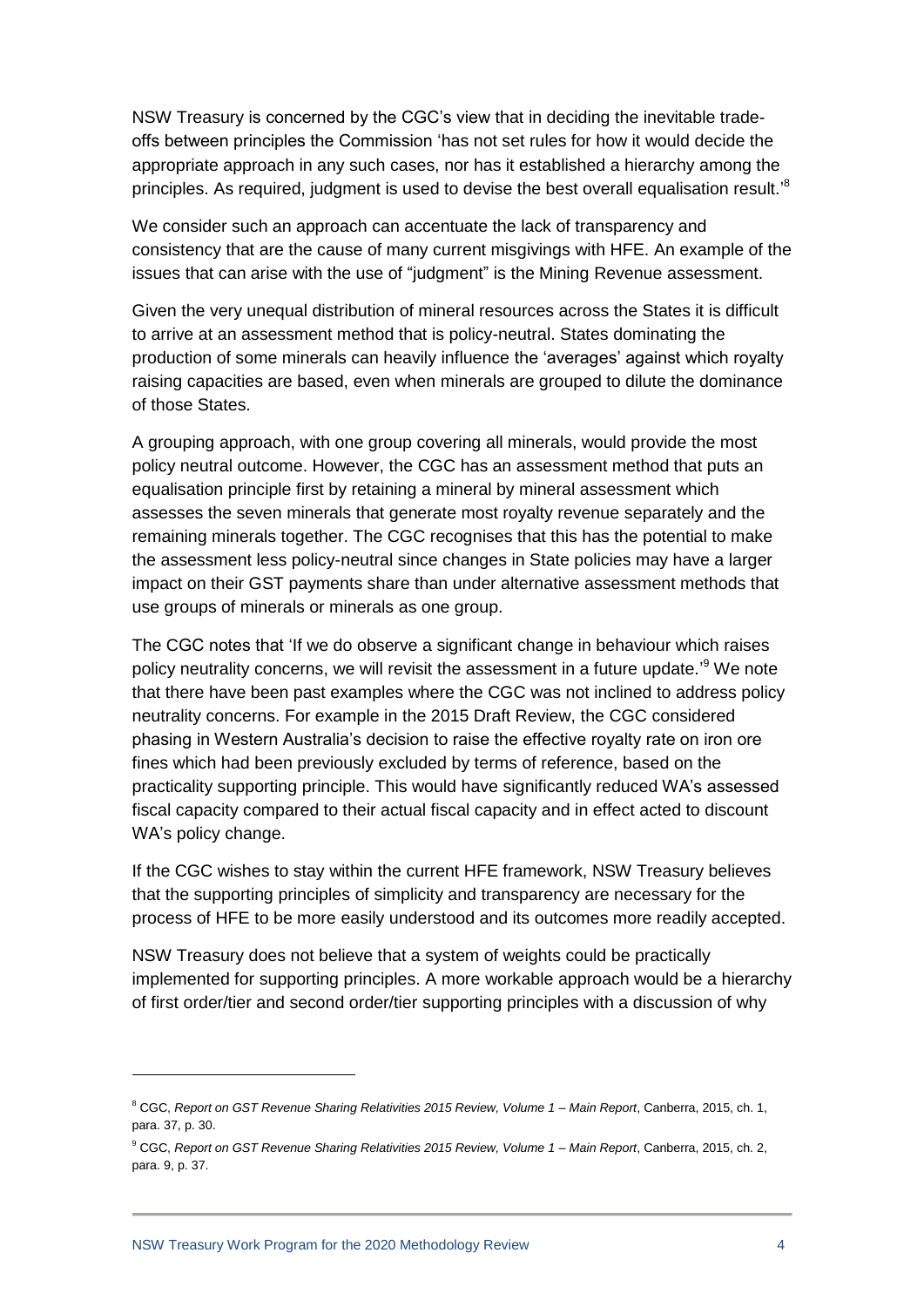different principles are given priority which would assist consistency, and reduce the role of seemingly arbitrary judgement.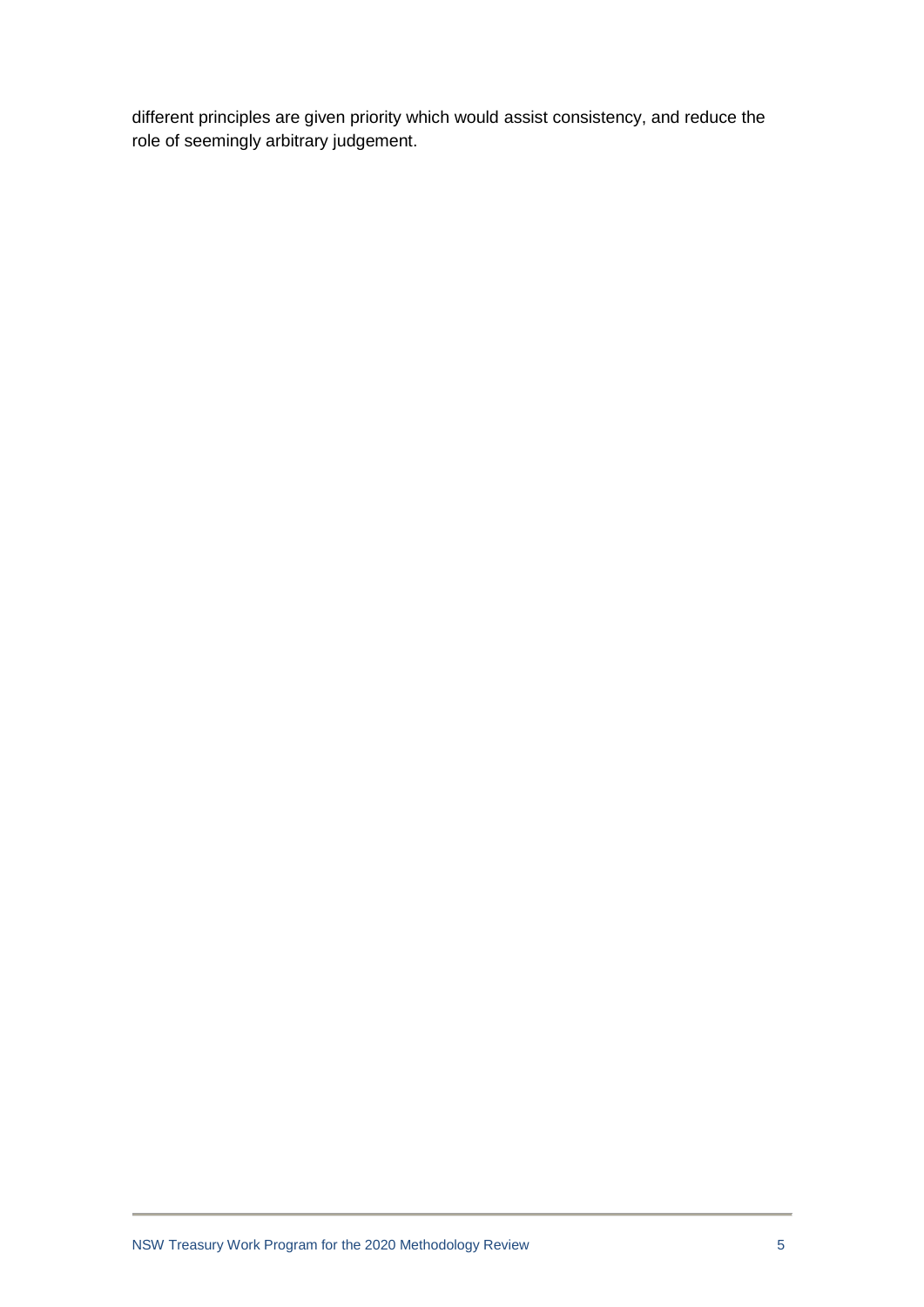# **Review of Methods**

## **1 Review of Methods Dependant on Principles**

As discussed previously, NSW would prefer a fundamental redefinition of HFE, but without changes to the HFE principles it is unlikely that a clean slate review will deliver substantially different assessments. If the principles are largely unchanged, the CGC should focus on improving the current assessments and working through new issues with the States.

NSW Treasury would prefer the CGC to include the suggested supporting principles of simplicity and transparency; and give them a high priority (i.e. they should be a 'first tier' principle).

NSW Treasury believes that the CGC will need consult with the States to quickly establish the HFE principles in order to complete a detailed work plan.

## **2 Iterative Review Process**

NSW Treasury supports a continuation of the iterative approach.

For the 2015 Review the iterative approach worked relatively well in cases where there were no major changes to assessments during the review period. This allowed the development of assessments beginning with broad principles and then working through to more detailed matters of data and implementation. However, where there were major late changes, such as to Schools education funding, the iterative approach did not prove as effective.

NSW Treasury believes that the risk of late changes could be managed by delivering the draft report early in 2019 and carefully managing the consultation process with the States to avoid confusion if there are any major policy changes announced in the 2019- 20 Commonwealth Budget.

# **3 State Visits by the CGC**

For the 2015 Review some of the CGC papers were not sufficiently detailed for NSW Treasury to fully understand the information. An example of this was the new approach to 'average policy' in the 2015 Review Draft Report. NSW Treasury sought further explanation in its bi-lateral meeting with the Commission. In general, bi-lateral meetings with the CGC were often the most effective way to explain our case and gain a more detailed understanding of CGC views and proposals.

The three year timeframe for the 2020 Review will allow the CGC to more deeply consult with the States on technical matters. NSW Treasury would like to see the CGC spend more time consulting with subject matter experts within major State departments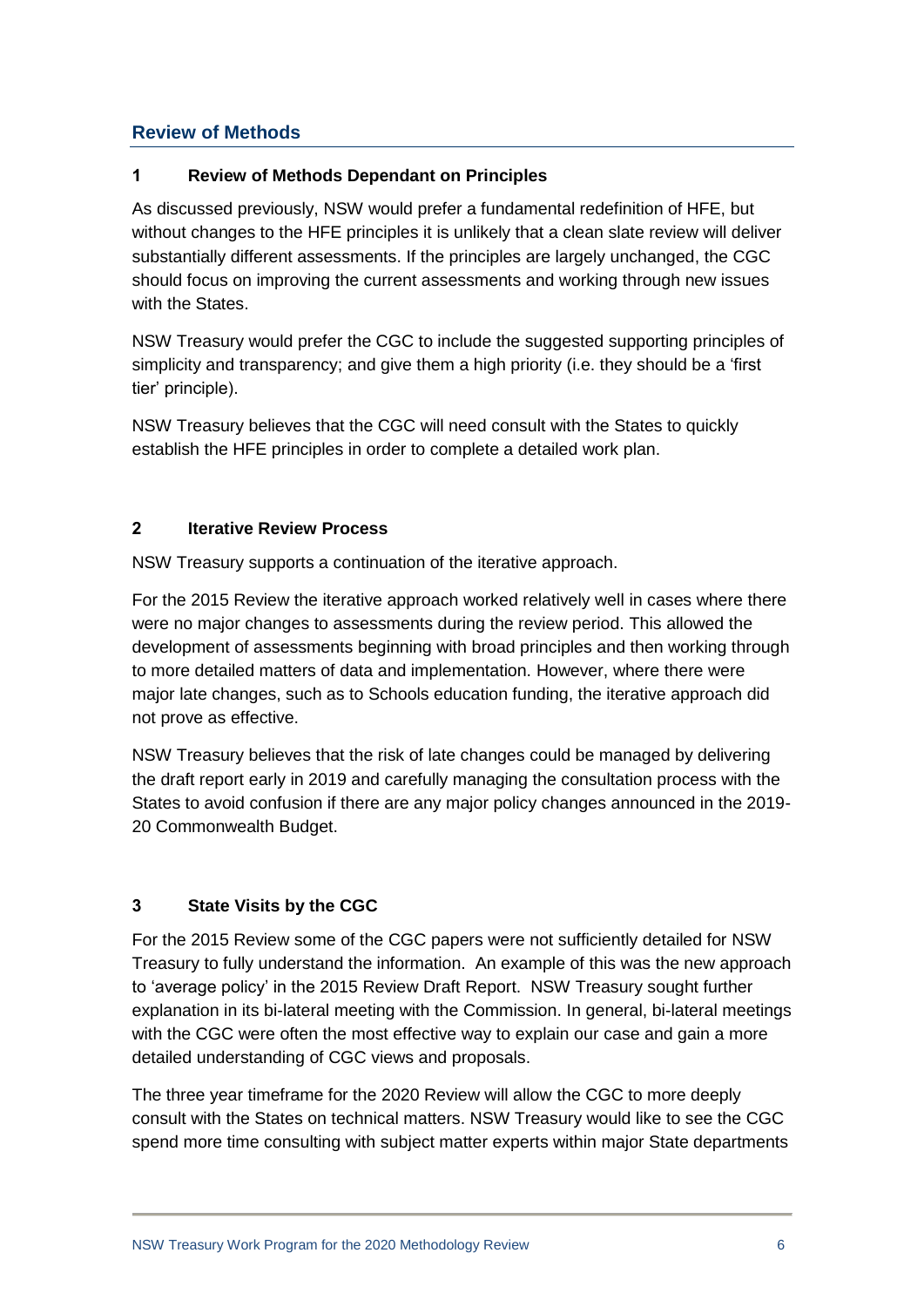such as health, transport and education as well as relevant experts outside of government.

Note: NSW Treasury is supportive of the use of consultants to provide independent expertise. However, advice from any consultant is highly dependent on the scope of work being sought and the specific questions a consultant is asked to provide advice on. Involving States in the early stages to help determine these details could increase the effectiveness of the use of consultants.

The timing of the visits would depend on the purpose. Meetings with the States to discuss technical matters would need to begin early in the review process. The three year timeframe for the review could provide some scope for changes to data collection to improve assessments. Where data problems exist it would be useful to identify them early and consult with the States on the best way to manage them. Outside of State visits, the CGC could consider reviving the data working party to look into detailed data issues that require specific focus.

Higher level meetings between State representatives and the CGC would be more appropriate later in the review process to work through the CGC views and proposals.

## **4 State Led Development**

NSW Treasury does not believe that States taking a lead role in some instances would result in an improved review.

There is no reason to believe that a State acting in good faith would produce a substantially better piece of work than the CGC, yet the zero-sum nature of the HFE process would always create the suspicion of bad faith amongst other States. The review of HFE being carried out by a disinterested party increases confidence.

## **5 Draft Report**

As discussed above, NSW Treasury supports an iterative review process and believes that the draft report will form a key part of the 2020 Review.

Traditionally the CGC has released the draft report in June of the year before the final report, which coincides with the release of Commonwealth Budget but inevitably does not contain the new policy measures. NSW Treasury believes that a better strategy would be to release the draft report earlier in 2019 in order to allow the States to process the draft report before the new policy measures are released in the Commonwealth Budget. Once the States have assessed the new policy measures they could provide feedback to the CGC on what changes, if any, are needed to the draft report.